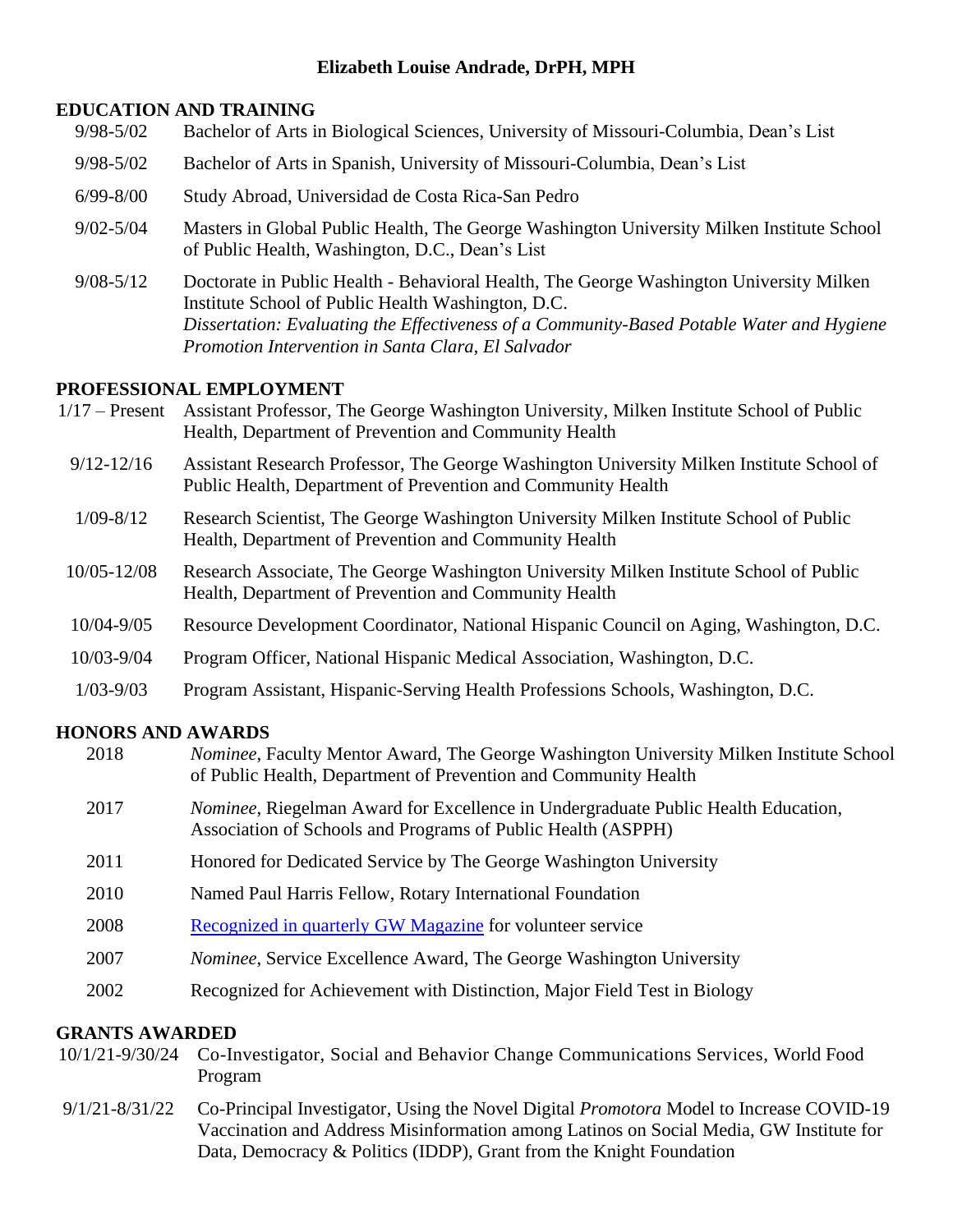- 5/1/21-3/31/22 Co-Principal Investigator, Community Engagement Research Alliance (CEAL) Against COVID-19 Disparities, Subaward: Johns Hopkins University, Grant from the National Heart, Lung, and Blood Institute
	- 4/20 Co-Investigator, COVID-19 CONVERGE Working Group, University of Colorado Boulder Natural Hazards Center, Grant from the National Science Foundation
- 7/1/19-6/30/22 Principal Investigator, Exploring Community Disaster Resilience Determinants and Risk Communication Perceptions in Puerto Rico, Grant from The George Washington University Milken Institute School of Public Health, Research Innovation Award Program

### **GRANTS CONCLUDED**

- 7/1/16-6/30/21 Co-Investigator, Community Engagement Core, Clinical and Translational Science Institute at Children's National, Grant from the National Institutes of Health, National Center for Advancing Translational Sciences
- 7/1/18-6/30/19 Co-Investigator, Living the Example Peer-to-Peer Drug Prevention Program, Subaward Mentor Foundation USA, Grant from the Conrad Hilton Foundation
- 2/1/18-9/1/18 Co-Investigator/Lead Crisis and Emergency Risk Communication Assessment, Ascertainment of the Estimated Excess Mortality from Hurricane Maria in Puerto Rico, Contract from the Government of Puerto Rico
- 9/1/14-8/31/18 Co-Investigator, Racial/Ethnic Approaches to Community Health, Grant from the Centers for Disease Control and Prevention
- 2/1/18-6/30/18 Principal Investigator, Victor and Erika Webnovela, Innovations in Health Literacy Outreach and Education, Award from Community Science
- 6/1/12-1/31/17 Co-Investigator/Administrative Core Director, Avance Center for the Advancement of Immigrant/Refugee Health, Grant from the National Institutes of Health, National Institute for Minority Health and Health Disparities  $\overline{a}$
- 1/1/16-12/31/16 Co-Investigator, Shattering the Myth 2.0 Intervention Pilot Study, Subaward Mentor Foundation USA, Grant from the Conrad Hilton Foundation
- 9/1/08-8/31/11 Co-Investigator/Project Director, Etiologic Frameworks to Prevent Gender Based Violence Among Immigrant Latinos, Grant from the National Center for Injury Prevention and Control, Centers for Disease Control and Prevention
- 9/1/05-8/31/09 Co-Investigator, SAFER Latinos: Primary Prevention Intervention to Address Community Risk Factors for Violence among Latinos in Langley Park, MD, Grant from the National Center for Injury Prevention and Control, Centers for Disease Control and Prevention
	- 8/09 Principal Investigator, Capital Connection Research Award, Potable Water and Hygiene Intervention in Santa Clara, El Salvador, Grant from The George Washington University Milken Institute School of Public Health
	- 1/08 Principal Investigator, Community-Based Field Research Grants to Young Faculty and Students at Schools of Public Health for Behavioral Hygiene Promotion, American Public Health Association, Grant from the Colgate-Palmolive Company

# **PUBLICATIONS**

#### **Articles in Refereed Journals**

**Andrade EL**, Jula M, Rodriguez-Diaz C, Lapointe L, Edberg MC, Rivera MI, and Santos-Burgoa C. *Older Adult Health in Catastrophic Natural Disasters: Lessons Learned from Hurricane Maria in Puerto Rico.* Disaster Medicine and Public Health Preparedness, 1-8.<https://www.doi.org/10.1017/dmp.2021.305>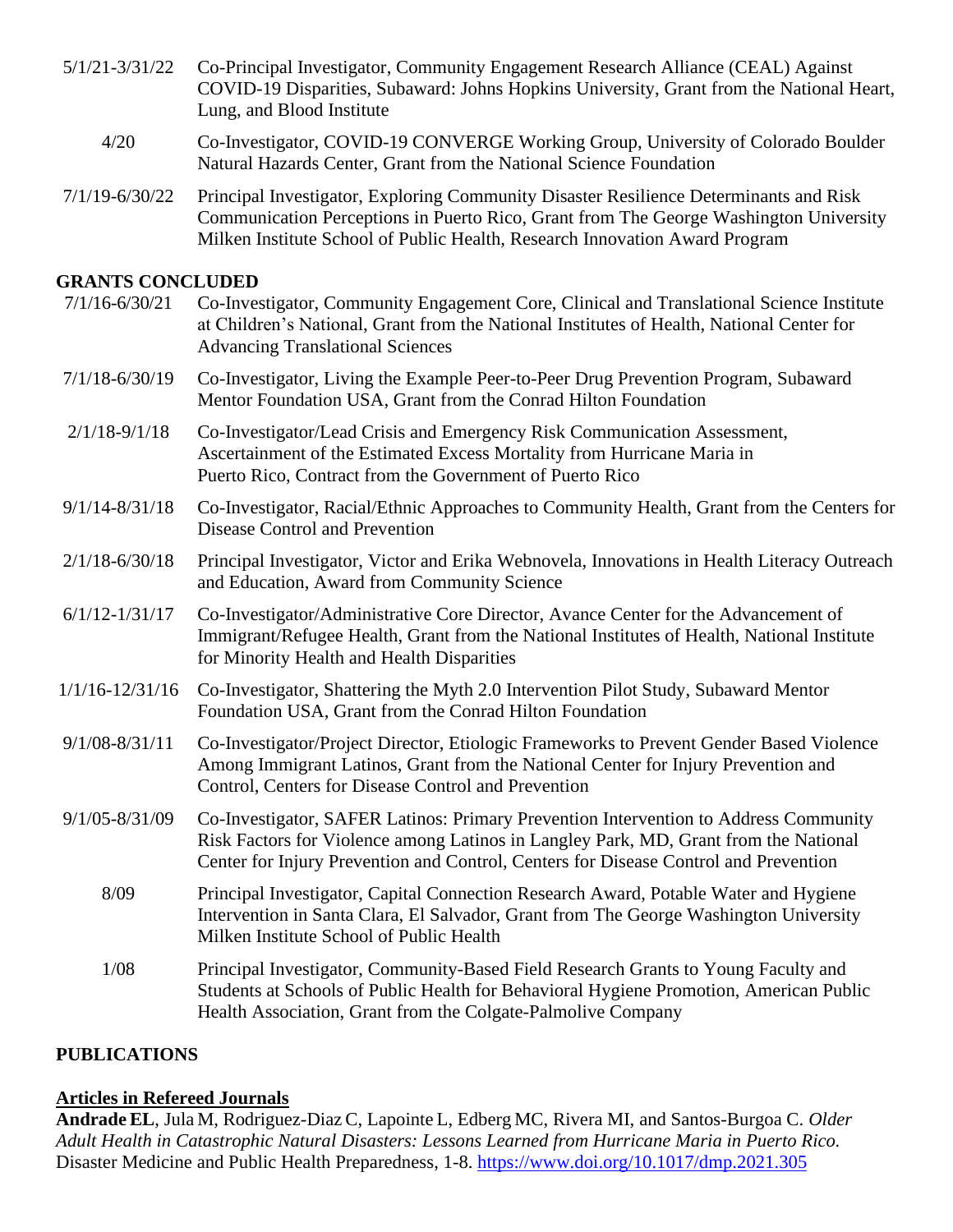**Andrade EL,** Barrett, ND, Edberg MC, Seeger MW, Santos-Burgoa, C (2021). *Resilience of Puerto Rican Communities following Hurricane María: Community-based Preparedness and Communication Strategies.* Disaster Medicine and Public Health Preparedness, 1-6. <https://www.doi.org/10.1017/dmp.2021.306>

Edberg, MC, Cleary, SD, **Andrade, EL**, Evans, WD, Quinteros-Grady, L, Alvayero, RD, & Gonzalez, A (2021). The Adelante project: Realities, challenges and successes in addressing health disparities among central American immigrant youth. *Cultural Diversity and Ethnic Minority Psychology.* Advance online publication. [https://doi.org/10.1037/cdp0000368](https://psycnet.apa.org/doi/10.1037/cdp0000368)

Evans WD, **Andrade EL**, Pratt M, Mottern A, Chavez S, Calzetta-Raymond A, Gu J. Peer-to-Peer Social Media as an Effective Prevention Strategy: Quasi-Experimental Evaluation (2020). Journal of Medical Internet Research, MHealth UHealth, 8(5):e16207. <https://www.doi.org/10.2196/16207>

**Andrade EL,** Barrett ND, Edberg MC, Rivera MI, Latinovic L, Seeger MW, Goldman-Hawes A, Santos-Burgoa C (2020). Mortality Reporting and Rumor Generation: An Assessment of Crisis and Emergency Risk Communication following Hurricane María in Puerto Rico. International Journal of Crisis and Emergency Risk Communication Research. <https://www.doi.org/10.30658/jicrcr.3.1.2>

Evans WD, **Andrade EL,** Barrett ND, Snider J, Cleary SD, Edberg MC (2019). *Outcomes of the Adelante Community Social Marketing Campaign for Latino Youth.* Health Education Research, cyz016. [doi:10.1093/her/cyz016](https://doi.org/10.1093/her/cyz016)

**Andrade EL,** Evans WD, Barrett ND, Edberg MC, Cleary SD (2018). *Exploring strategies to increase Latino immigrant youth engagement in health promotion using social media.* JMIR Public Health Surveill, (Dec 19); 4(4):e71. <https://doi.org/10.2196/publichealth.9332>

Santos-Burgoa C, Sandberg J, Suarez Perez EL, Goldman-Hawes A, Zeger S, Garcia-Meza AM, Perez CM, Estrada Merly N, Colon-Ramos U, Nazario CM, **Andrade E**, Edberg M, Roess A, Goldman LR (2018). *Assessment of excess mortality from Hurricane María in Puerto Rico: modeling its time series, and differential and persistent risk.* Lancet Planetary Health, 2(11): 478-488[.https://doi.org/10.1016/S2542-5196\(18\)30209-2](https://doi.org/10.1016/S2542-5196(18)30209-2)

Evans WD, **Andrade EL**, Barrett ND, Cleary SD, Snider J, Edberg MC (2018). *The mediating effect of Adelante brand equity on Latino positive youth development outcomes.* Journal of Health Communication, 23(3). <https://doi.org/10.1080/10810730.2018.1496205>

Barrett ND, Villalba RO, **Andrade, EL**, Beltran A, Evans WD (2017). *Adelante* Ambassadors: Using Digital Media to Facilitate Community Engagement and Risk Prevention for Latino Youth. Journal of Youth Development, 20(4). DOI <https://doi.org/10.5195/jyd.2017.513>

**Andrade EL**, Evans WD, Barrett ND, Cleary SD, Edberg MC, Alvayero RD, Kierstead EC, Beltran A (2017). *Development of the Adelante Social Marketing Campaign for the Prevention of Substance Use, Sexual Risk, and Violence among Latino Youth.* Health Education Research, cyx076. <https://doi.org/10.1093/her/cyx076>

Evans WD, **Andrade EL**, Goldmeer S, Smith M, Snider J, Girardo G (2017). Pilot evaluation of *Living the Example* Social Media Substance Use Prevention Program. Journal of Internet Medical Research Mental Health, 4(2):e24. <https://doi.org/10.2196/mental.7839>

Colón-Ramos U, Cremm E, Monge-Rojas R, Edberg MC, Rivera MI, **Andrade EL** (2017). How Latina mothers navigate a 'food swamp' to feed their children: A photovoice approach. Public Health Nutrition, 20(11):1941-1952. <https://doi.org/10.1017/S1368980017000738>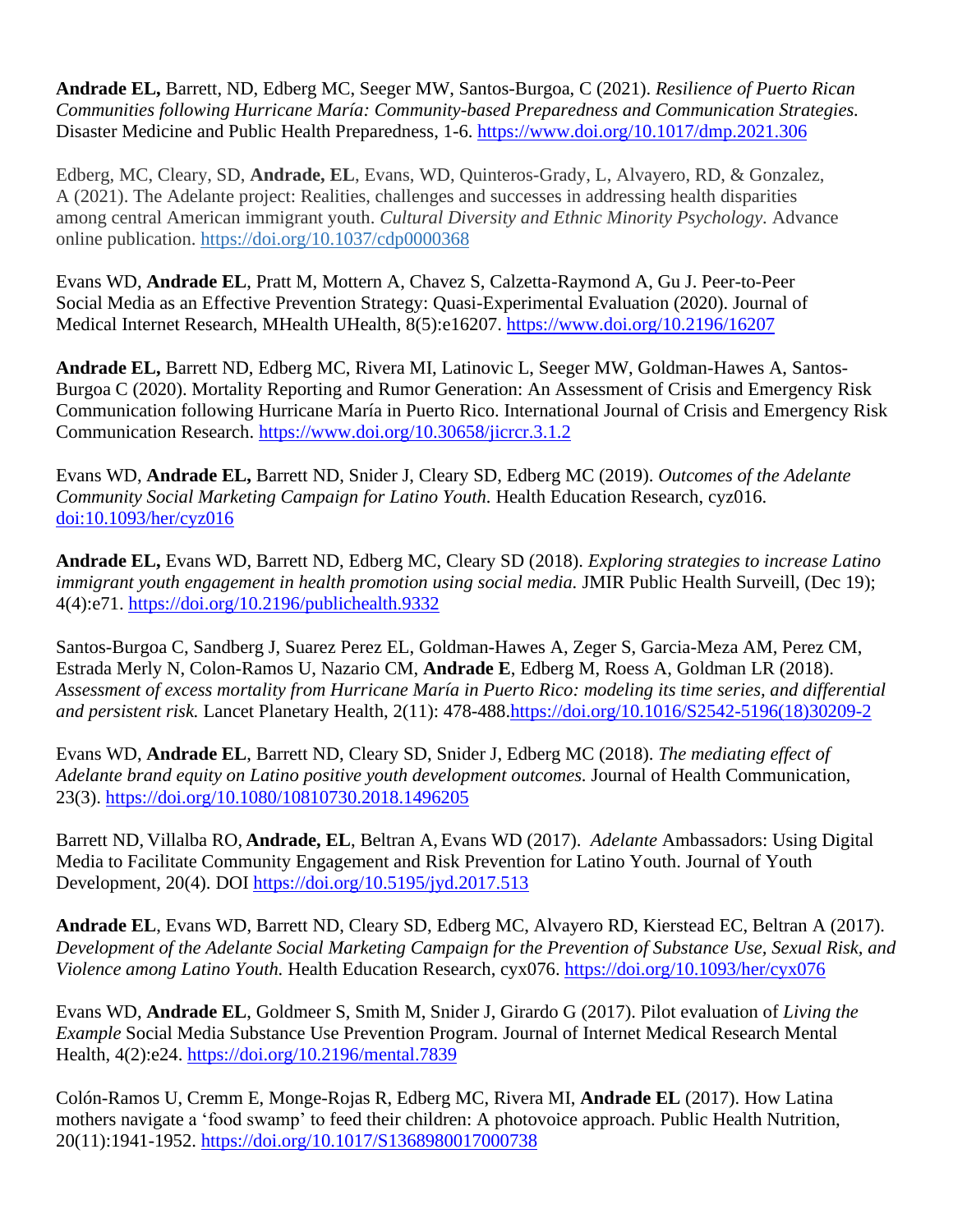**Andrade EL**, Bingenheimer JB, Edberg MC, Zoerhoff KL, Putzer EM (2017)*. Evaluating the Effectiveness of a Community-based Hygiene Promotion Program in a Rural Salvadoran Setting.* Global Health Promotion, 0(0):1-12. DOI:<https://doi.org/10.1177/1757975917695072>

Cubilla-Batista IC, **Andrade EL**, Cleary SD, Edberg MC, Evans WD, Simmons LK, Sojo-Lara G (2016). *Picturing Adelante: Latino Youth Participate in CBPR Using Place-based Photovoice.* Social Marketing Quarterly, 23(1):18-35. [https://doi.org/10.1177/1524500416656586](https://doi.org/10.1177%2F1524500416656586)

Edberg MC, Cleary SD, **Andrade EL**, Evans WD, Simmons L, Cubilla-Batista I (2016). *Applying Ecological Positive Youth Development Theory to Address Health Disparities in an Immigrant Latino Community.* Health Promotion Practice, 18(4):488-496. <https://doi.org/10.1177/1524839916638302>

Evans WD, **Andrade E**, Villalba R, Cubilla I, Rivera I, Edberg M (2016). *Turning the Corner: Development of the Adelante Program Brand for Latino Youth.* Social Marketing Quarterly, 22(1):19-33. <https://doi.org/10.1177/1524500415614838>

**Andrade EL**, Cubilla IB, Simmons LK, Sojo-Lara G, Cleary SD, Edberg MC (2015). *Where PYD Meets CBPR: A Photovoice Program for Latino Immigrant Youth*. Journal of Youth Development, 10(2):55-71. <https://doi.org/10.5195/jyd.2016.450>

**Andrade EL**, Evans WD, Edberg MC, Cleary SD, Villalba R, Batista IC (2015). *Victor and Erika Webvonela: An Innovative Generation @ Audience Engagement Strategy for Prevention.* Journal of Health Communication, 20(12):1465-1472. <https://doi.org/10.1080/10810730.2015.1018648>

Edberg MC, Cleary SD, Simmons LB, Cubilla I, **Andrade EL**, Gudger G (2015). *Defining the "Community": An Application of Ethnographic Methods for a Latino Immigrant Health Disparities Intervention.* Journal of Human Organization, 74(1):27-41. <https://doi.org/10.17730/humo.74.1.6561p4u727582850>

Cleary SD, Simmons L, Cubilla I, **Andrade E**, Edberg M (2014). *Community Sampling: Sampling in an Immigrant Community. Methods in Action Case Studies. Sage Publications.* <https://dx.doi.org/10.4135/978144627305014529519>

Edberg MC, Cleary SD, **Collins EC (Andrade),** Klevens J, et al. (2010). *The SAFER Latinos Project: Addressing a Community Ecology Underlying Latino Youth Violence.* Journal of Primary Prevention, 31:247- 257. <https://doi.org/10.1007/s10935-010-0219-3>

Edberg M, Cleary SD, **Andrade E**, Leiva R (2010). *SAFER Latinos: A Community Partnership to Address Contributing Factors for Latino Youth Violence*. Progress in Community Health Partnerships: Research, Education and Action, 4(3), 221-233. <https://doi.org/10.1353/cpr.2010.0009>

Edberg MC, **Collins EC (Andrade),** Harris, M, McLendon H, Santucci P (2009)*. Patterns of HIV/AIDS, STI, Substance Abuse and Hepatitis Risk Among Selected Samples of Latino and African-American Youth in Washington, DC.* Journal of Youth Studies, 12(6), 685-709. <https://doi.org/10.1080/13676260902897400>

# **Non-Peer Reviewed Reports**

Santos-Burgoa C, Sandberg J, **Andrade EL**, Goldman-Hawes A, Suarez Perez EL, Zeger S, Garcia-Meza AM, Barrett ND, Latinovic L, Perez CM, Estrada Merly N, Colon-Ramos U, Nazario CM, Edberg M, Roess A, Goldman LR (2018). *[Ascertainment of Mortality after Hurricane Maria in Puerto Rico.](https://publichealth.gwu.edu/sites/default/files/downloads/projects/PRstudy/Acertainment%20of%20the%20Estimated%20Excess%20Mortality%20from%20Hurricane%20Maria%20in%20Puerto%20Rico.pdf)* George Washington University.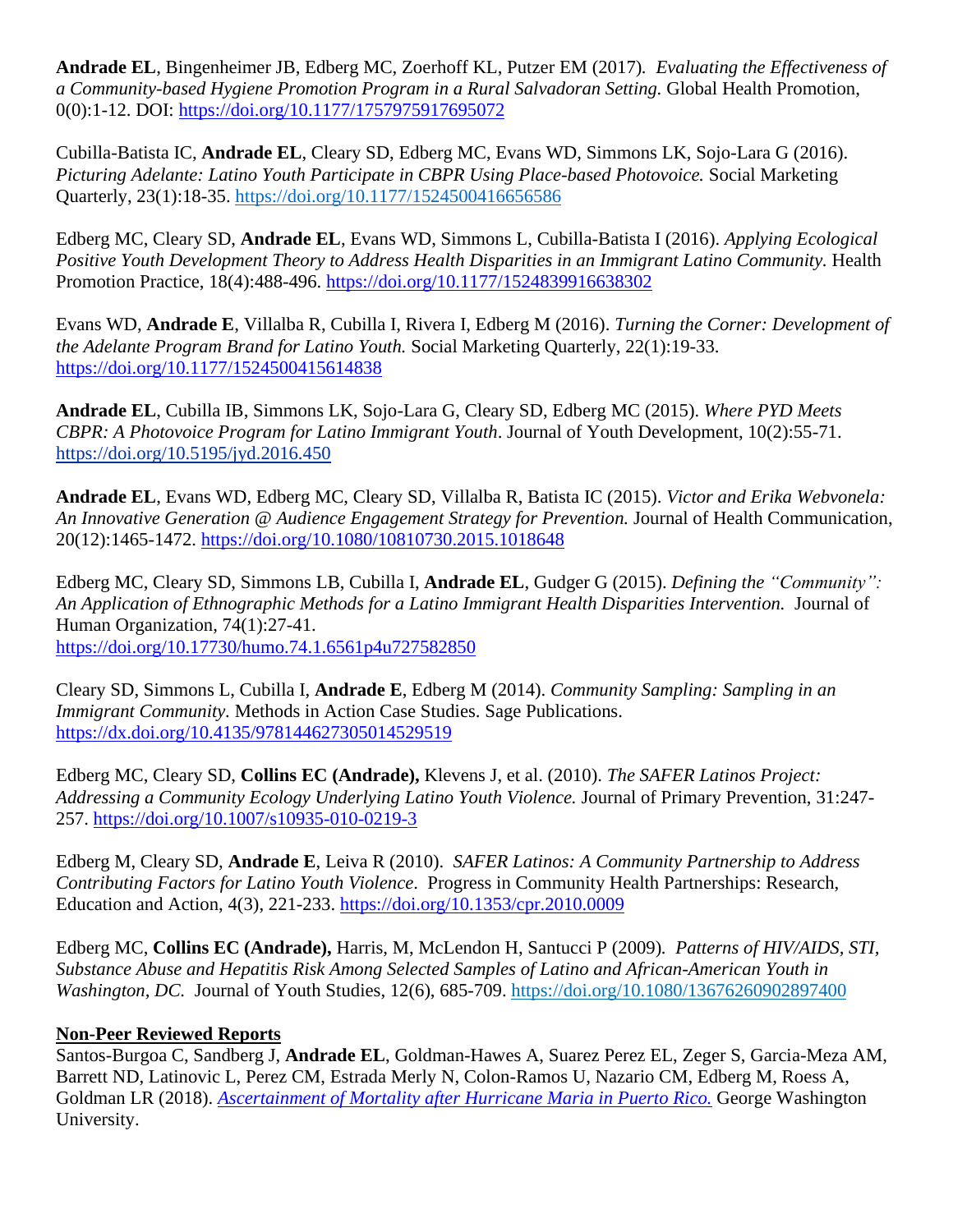### **Book Chapters**

**Andrade EL** and Zoerhoff KL. *Challenges with Implementing a Community-Based Potable Water System Project in a Rural Honduran Community.* In Hunting KL and Gleason BL (eds): *Essential Case Studies in Public Health: Putting Public Health into Practice.* Jones and Bartlett Learning, Sudbury MA, 2011.

### **Training Manuals**

**Andrade EL**, Barmettler D, Zoerhoff KL, Coburn S, Putzer EM, Jurado J, et al. (2008). *Santa Clara, El Salvador Hygiene Promotion and Education Program Health Promoter Training Manual*.

# **SCHOLARLY PRESENTATIONS**

Evans W, **Andrade E**, Chavez S, Mottern A, Calzetta-Raymond A, Pratt M. *Design and Evaluation of a Youth Peer-to-Peer Digital Health Intervention for Substance Use Prevention.* American Public Health Association Annual Conference. November 2019.

**Andrade EL,** Seeger M, Goldman-Hawes A, Sandberg J, Santos-Burgoa C. *Communication Challenges: Lessons from Puerto Rico and Hurricane Maria.* Preparedness Summit. March 2019.

Goldman-Hawes A, Santos-Burgoa C, Sandberg J, **Andrade EL**. *Role of death the certification registration process in the public health practice of preventing hurricane/disaster-related death outcomes.* Preparedness Summit. March 2019.

Santos-Burgoa C, Sandberg J, **Andrade EL**, Seeger MW. *Challenges of Informing on the Mortality Impact Related to Disasters from Natural Hazards: Lessons from Puerto Rico and Hurricane Maria.* Preparedness Summit. March 2019.

Edberg ME, **Andrade EL**, Barrett ND, Rivera I, Santos-Burgoa C. *Methodology for Assessing Crisis and Emergency Risk Communication: The Case of Hurricane Maria.* International Crisis and Risk Communication Conference. March 2019.

**Andrade EL**, Latinovic L, Barrett ND, Edberg MC, Seeger M, Santos-Burgoa C. *Assessing the Communication Information Environment following Hurricane Maria.* International Crisis and Risk Communication Conference. March 2019.

**Andrade EL**, Seeger M, Barrett ND, Edberg MC, Santos-Burgoa C. *Health Risk Communication: Lessons from Puerto Rico and Hurricane Maria.* International Crisis and Risk Communication Conference. March 2019.

Barrett ND, **Andrade EL**, Edberg MC, Seeger M, Santos-Burgoa C. *Community-based Preparedness and Communication Strategies: A Lesson in Resilience from Local Puerto Rican Communities following Hurricane María.* International Crisis and Risk Communication Conference. March 2019.

Evans WD, **Andrade EL**, Barrett ND. *Peer-to-Peer Prevention Using Digital Media.* Society for Prevention Research  $26<sup>th</sup>$  Annual Meeting. May 2018.

Santos-Burgoa C, Sandberg J, **Andrade EL**, Goldman-Hawes A. *Ascertainment of Mortality after Hurricane Maria in Puerto Rico*. Presented to: Government of Puerto Rico. August 2018.

**Andrade EL**, Barrett ND, Evans WD, Edberg MC, Cleary SD. *Strategies to Increase Latino Immigrant Youth Engagement in Health Promotion Using Social Media*. Annual National Conference on Health Communication, Marketing and Media. August 2017.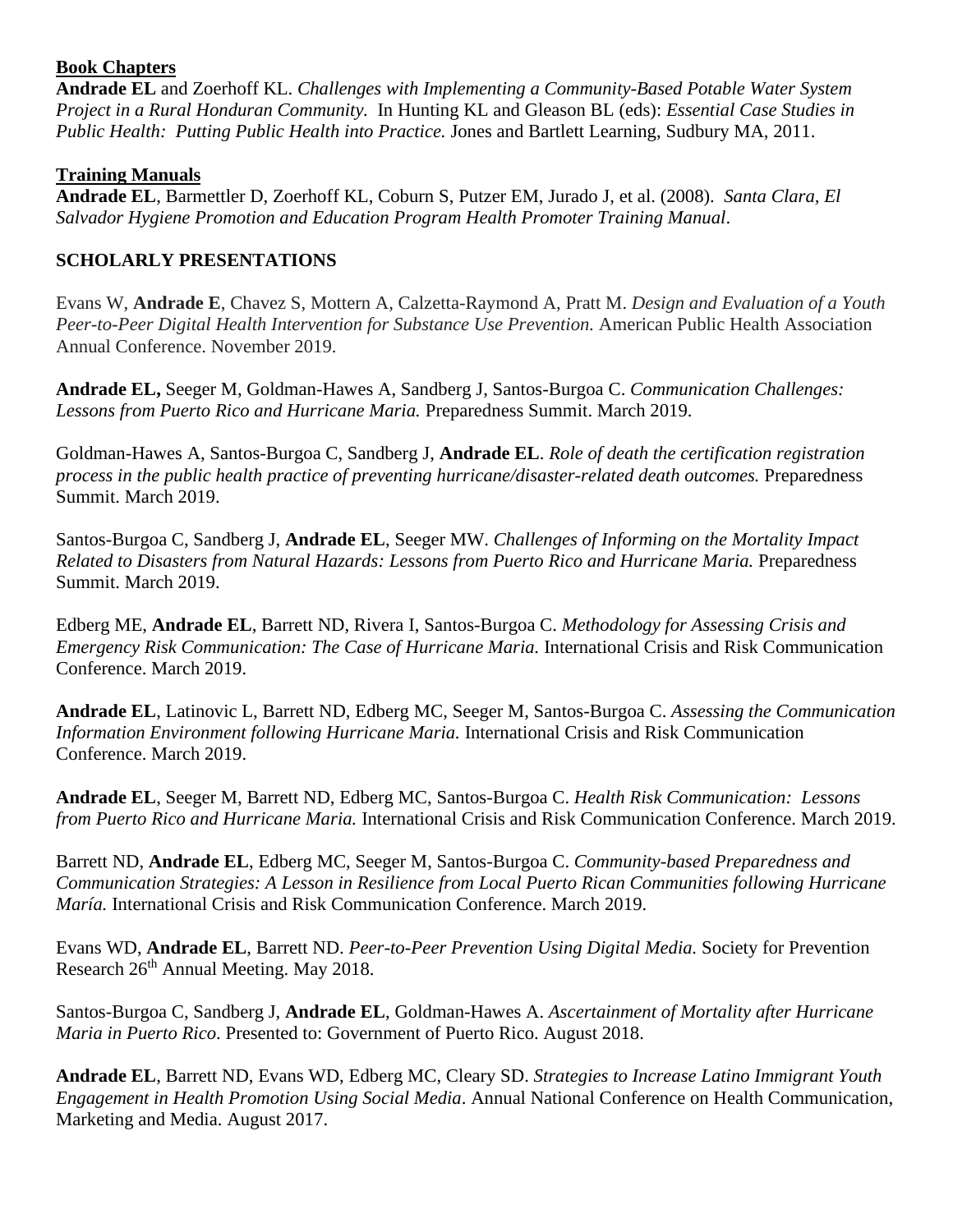Barrett ND, Villalba RO, **Andrade EL,** Beltran A, Evans WD. *Adelante Youth Ambassadors: Using New Media to Facilitate Community Engagement and Risk Prevention for Latino Youth*. Annual National Conference on Health Communication, Marketing and Media. August 2017.

Evans WD, Girardo G, **Andrade EL**, Fleck. *Promoting Engagement in Prevention Through Digital User-Generated Content: Case Study of the STM 2.0 Pilot Program.* National Prevention Network Annual Conference. April 2016.

Colón-Ramos U, Edberg MC, Cleary SD, Evans WD, **Andrade EL**, Rahman B. *Healthy food environments: providing access to healthful beverages and drinking water in Langley Park*. Avance Center Annual Conference, October 2016.

Cleary SD, Edberg MC, Evans WD, **Andrade EL**, Dietz-Chavez N. *Positive youth development: What it is and what we know.* Avance Center Annual Conference, October 2016.

**Andrade EL**, Evans WD, Barrett ND, Villalba RO, Cleary SD, Edberg MC, Kierstead E. *Adelante media campaign development: Innovative strategies to equitably engage Latino youth in the prevention of cooccurring substance use, sexual risk and violence.* American Public Health Association Conference, 2016.

Villalba RO, **Andrade EL**, Evans WD, Gonzalez A, Alvayero RD. *Post, Like, Share: Smoking Prevention for Latino Youth using the Power of Digital Media.* American Public Health Association Conference, 2016.

Calderón M, Vega R, Alvayero RD, Edberg MC, **Andrade EL**, Cleary SD. *Breaking bread while strengthening families: Multi-family dinners as a holistic approach to healthy family reunification for Latino immigrants.*  American Public Health Association Conference, 2016.

Gonzalez A, Alvayero RD, Vega R, Edberg MC, **Andrade EL**, Cleary SD. *Right to Score: Adelante Youth Soccer Program Supports Immigrant Latinos' Right to Optimal Physical and Emotional Health.* American Public Health Association Conference, 2016.

Colón-Ramos U, Edberg MC, Cleary SD, Evans WD, **Andrade EL**. *Water Up! A community-academic coalition to improve water drinking behaviors among Latino immigrants.* American Public Health Association Conference, 2016.

**Andrade EL**, McDonnell KA, Edberg MC, Cleary SD, Rivera I, Karver TS. *Etiology of Gender-based Violence Among Latino Immigrants: Negotiating Changes in Context and Culture.* American Public Health Association Conference, 2015.

Villalba RO, **Andrade EL**, Evans WD, Cleary SD, Edberg MC, Batista I, Schrack C. *Victor and Erika Webnovela: Innovative Latino Youth Edutainment for Prevention.* American Public Health Association Conference, 2015.

McDonnell KA, Karver TS, **Andrade EL**, Edberg MC. *Proyecto VOCES: Listening to the Voices of Latinas to Prevent GBV.* American Public Health Association Conference, 2015.

Cleary SD, Snead R, Karver T, O'Brien EO, **Andrade EL**, Edberg MC. *Psychosocial Disparities Experienced by Recently Arrived Immigrant Youth.* American Public Health Association Conference, 2015.

Edberg MC, Cleary SD, **Andrade EL**, Soles C. *The Role of a Community Advisory Board in Strengthening the Person-Context Relationship for a Positive Youth Development (PYD) Intervention with Latino Immigrant Youth.* American Public Health Association Conference, 2015.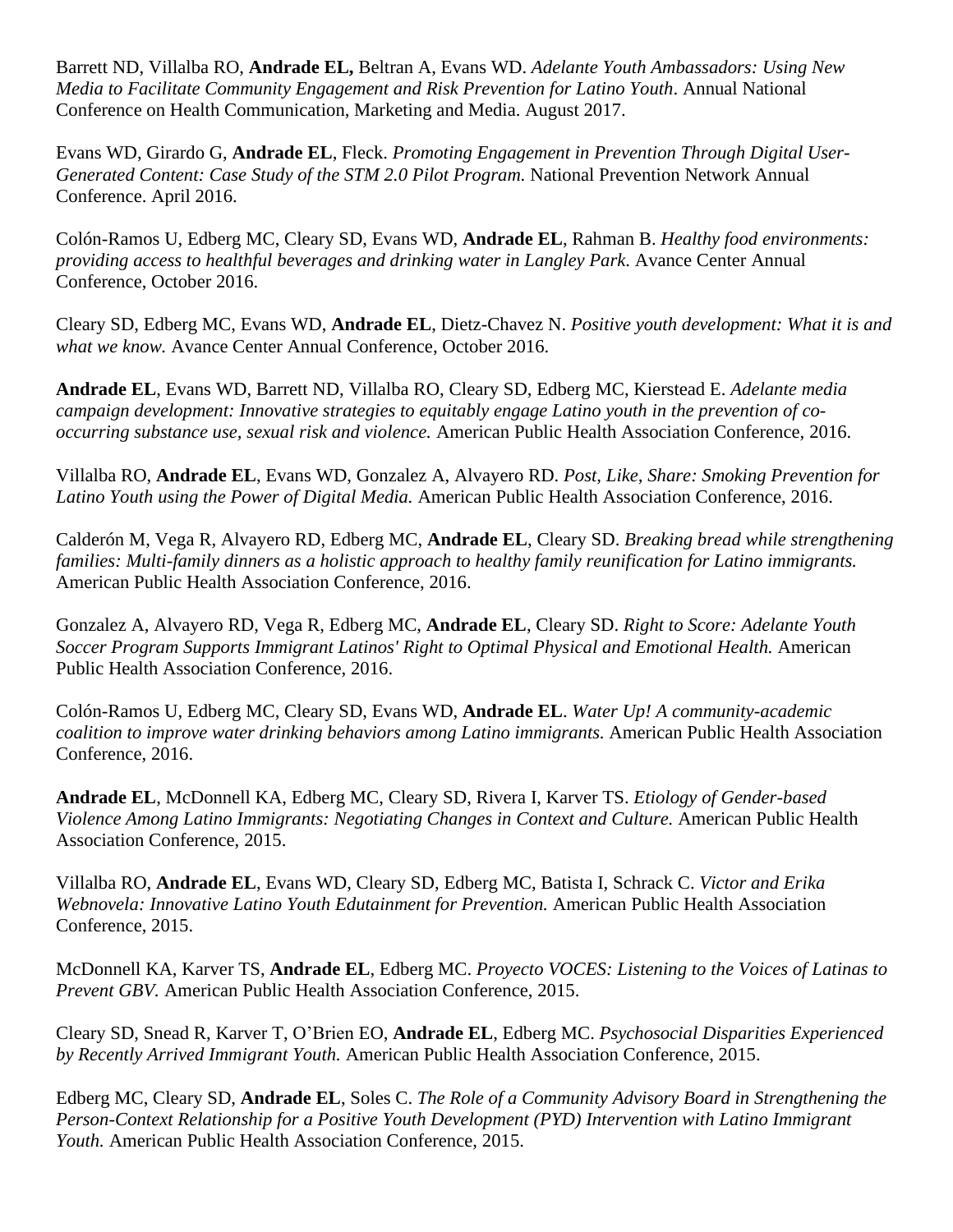**Andrade EL,** Cubilla IC, Sojo-Lara G, Simmons LB, Edberg MC, Cleary SD. *Picturing Adelante: CBPR Photovoice with Immigrant Latino Youth.* Transdisciplinary Collaborations: Evolving Dimensions of US and Global Health Equity. Minority Health and Health Disparities Grantees' Conference. Washington, DC. December 2014.

Cleary SD, Simmons L, Edberg MC, **Andrade EL**, Cubilla I, Alvayero R, Putzer E, Freedman, E. *Evaluation of the Multi-level Adelante Intervention to Address Risk Behaviors among Latino Immigrant Youth: Challenges and Solutions.* American Public Health Association Conference. New Orleans, LA. November, 2014.

Putzer EM, Alvayero RD, Montero L, Edberg MC, **Andrade EL**, Simmons L, Cubilla I, Cleary SD. *Planning and Implementation of the Multi-level Adelante Positive Youth Development Intervention: Lessons Learned.* American Public Health Association Conference. New Orleans, LA. November, 2014.

**Andrade E,** Cubilla I, Simmons L, Sojo G, Cleary SD, Edberg MC, Evans WD, Rosado B. *Picturing Adelante: Latino Youth Participate in CBPR Using Place-based Photovoice.* American Public Health Association Conference. New Orleans, LA. November, 2014.

Evans WD, **Andrade EL,** Edberg MC, Cleary SD. *Turning the Corner: Adelante Program Branding and Educational Entertainment.* Avance Center First Annual Latino Health Disparities Conference. Washington, DC. September, 2014.

**Andrade EL**, Hoffman M, Edberg MC, Gurman T, Avalos ML, Interiano DA, Alfaro DA. *Community-based health promoters as change agents: Culturally-appropriate strategies for hygiene behavior modification in a rural Salvadoran setting.* American Public Health Association Conference. Boston, MA. November, 2013.

**Andrade EL**, Zoerhoff KL, Putzer E, Bingenheimer JB, Edberg MC, Gurman T, Avalos ML, Interiano DA, Alfaro DA. *Evaluating the effectiveness of a community-based hygiene promotion program in Santa Clara, El Salvador.* American Public Health Association Conference. Boston, MA. November, 2013.

Edberg MC, Cleary SD, Simmons L, Gudger G, **Andrade EL***. An ethnographic protocol for determining selfdefined community boundaries as the basis for an immigrant Latino health disparities intervention*. American Public Health Association Conference. Boston, MA. November, 2013.

Cleary SD, Edberg MC, **Andrade EL**, Montero L. *Results from the safer Latinos project: A PILOT intervention addressing a social ecology of Latino youth violence in an immigrant Latino community*. American Public Health Association Conference. Boston, MA. November, 2013.

Cleary SD, Edberg MC, **Andrade EL**, Montero L. *A mediational analysis of Latino youth violence.* American Public Health Association Conference. Boston, MA. November, 2013.

**Andrade EL**. Panelist, Careers in Public Health, National Institutes of Health, Office of Intramural Training and Education. Bethesda, MD, November 2012.

McDonnell KA, **Andrade EL**, Edberg MC, Cleary SD. *Balancing the unbalanced: Changing gender roles among immigrant Latinos and their effect on gender based violence*, American Public Health Association Conference. November 2010.

Cleary SD, Edberg MC, **Andrade EL**, Montero L. *Early results from SAFER Latinos: A community model for preventing violence among Latino immigrant youth*, American Public Health Association Conference. November 2010.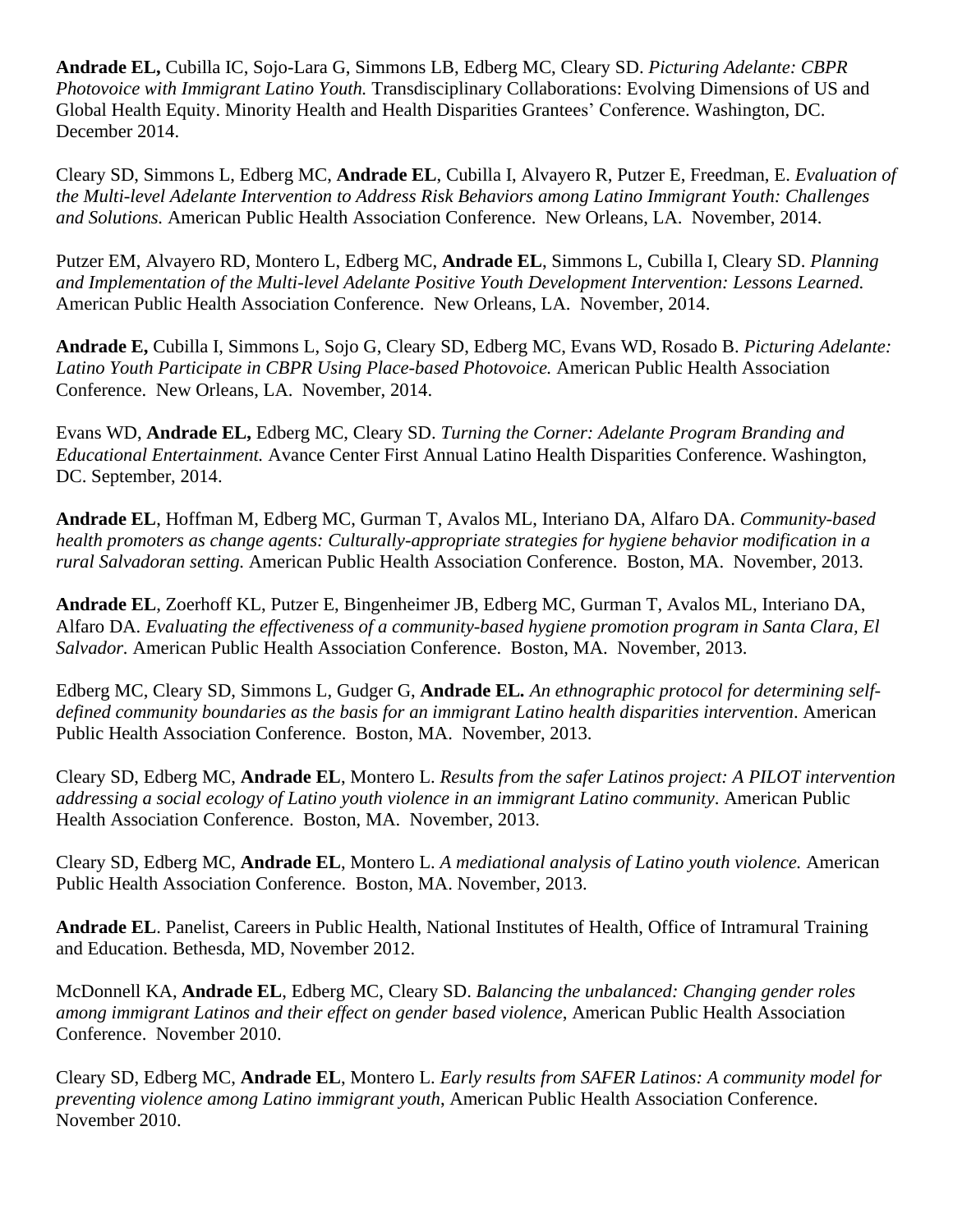McDonnell KA, **Andrade EL**, Edberg MC, Cleary SD. *Similarities are more than the differences: How youth gang violence affects gender based violence among immigrant Latinos*, American Public Health Association Conference. November 2010.

**Andrade EL**, Zoerhoff KL, Putzer EM. *Evaluation Results of the Santa Clara, El Salvador Hygiene Promotion and Education Intervention,* American Public Health Association Conference. Philadelphia, PA. November 2009.

**Andrade EL**, Zoerhoff KL, Putzer EM. *Santa Clara, El Salvador Potable Water Project and Hygiene Promotion Intervention*, International Society for Environmental Epidemiology-International Society for Exposure Analysis Workshop. Washington, DC. September 2009.

**Andrade EL** and Zoerhoff KL. *Public Health Needs Assessment and Survey Instruments*. Engineers Without Borders East Coast Workshop. November, 2008.

**Andrade EL**. *Santa Clara, El Salvador Potable Water Project and Hygiene Promotion Intervention*, Engineers Without Borders International Conference. April, 2007.

#### **Invited Presentations**

Panelist, National Public Health Week, Milken Institute School of Public Health, George Washington University, Washington, DC, April, 2021

Presenter, Clinical Translational Science Institute at Children's National Medical Center Health Equity Seminar Series, Washington, DC, May, 2019

Panelist, Accepted Students Day Panel, Milken Institute School of Public Health, George Washington University, Washington, DC, March, 2019

Panelist, National Public Health Week, Milken Institute School of Public Health, George Washington University, Washington, DC, April, 2019

Invited Expert, Robert Wood Johnson Foundation Interdisciplinary Research Leaders Policy and Communications Workshop, Washington, DC, May, 2019 and 2018

Panelist, Webinar: Overcoming Barriers to Optimize Health Literacy Programs: Innovative Strategies from the Field, hosted by Community Science, November, 2018

Panelist, MEDtalk Panel for Public Health and International Development. The George Washington University, MEDLIFE Student Chapter, Washington, DC, March, 2016

Panelist, Careers in Research. George Washington University, Delta Epsilon Mu Student Chapter, Washington, DC, March, 2016.

# **UNIVERSITY SERVICE**

Instructional Mentor, Jennifer Skillicorn, DrPH, Instructor for PUBH1101 Introduction to Public Health and Health Services, November, 2019 – April 2020.

# **Committee Service: Department and School**

- 3/22-Present Chair, Awards Committee, Department of Prevention and Community Health, Milken Institute School of Public Health, George Washington University
- 3/22-Present Member, Awards Committee, Bachelors of Science in Public Health Program Milken Institute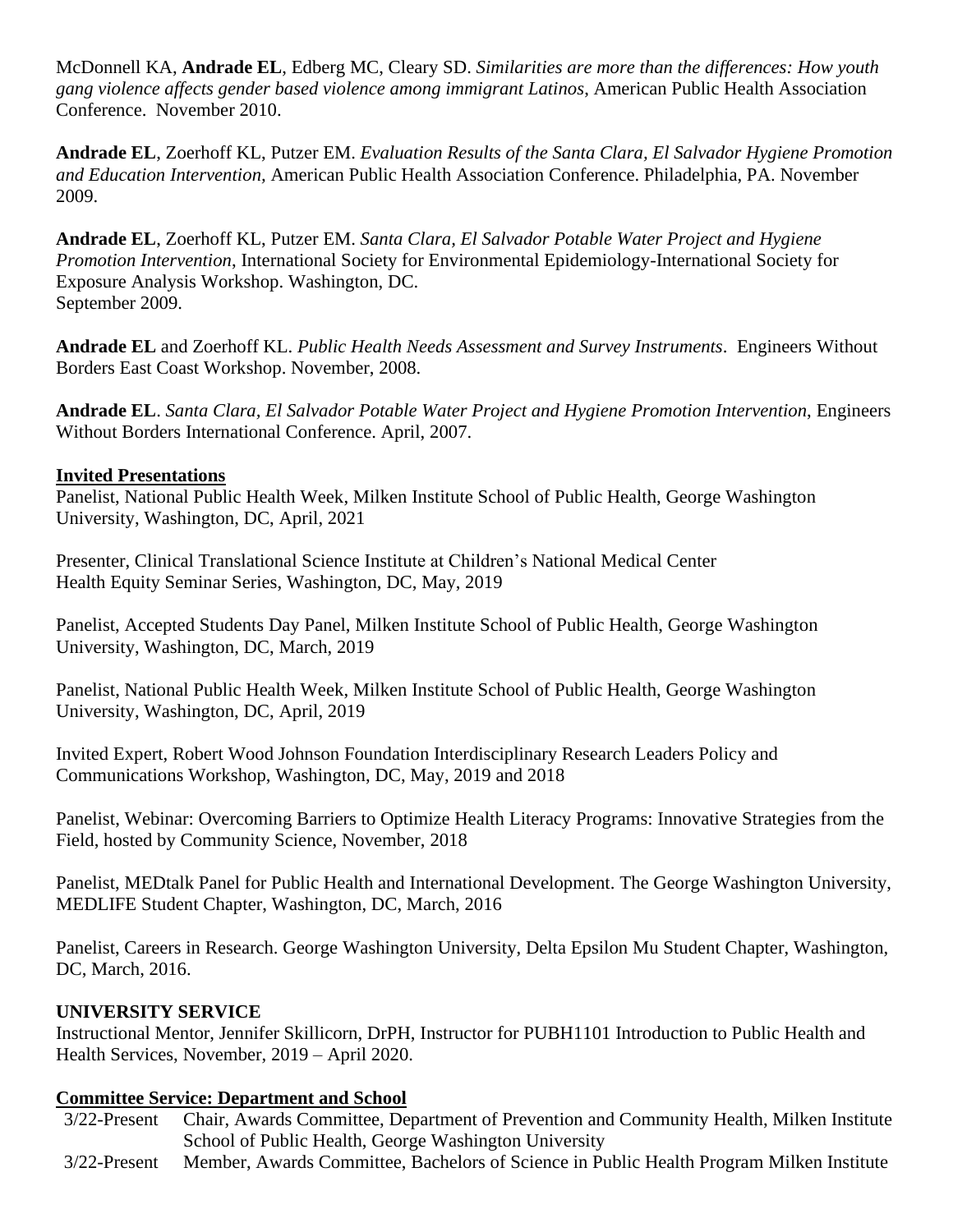|               | School of Public Health, George Washington University                                    |
|---------------|------------------------------------------------------------------------------------------|
| $7/17 - 2/22$ | Member, Awards Committee, Department of Prevention and Community Health, Milken          |
|               | Institute School of Public Health, George Washington University                          |
| $8/17 - 8/19$ | Member, Student Affairs Advisory Board, Milken Institute School of Public Health, George |
|               | Washington University, Washington, DC                                                    |

#### **Administrative Assignments: Department**

| $9/20$ -Present | Member, Training Working Group, Departmental Self-Study, Department of Prevention and    |
|-----------------|------------------------------------------------------------------------------------------|
|                 | Community Health, Milken Institute School of Public Health, George Washington University |
| $7/17 - 4/18$   | Member, Faculty Search Committee, Department of Prevention and Community Health,         |
|                 | Milken Institute School of Public Health, George Washington University                   |
| $2/18 - 5/18$   | Member, Faculty Search Committee, Department of Prevention and Community Health,         |
|                 | Milken Institute School of Public Health, George Washington University                   |
| $12/18 - 4/19$  | Member, Faculty Search Committee, Department of Prevention and Community Health,         |
|                 | Milken Institute School of Public Health, George Washington University                   |

#### **Service to Students and Student Groups**

| $6/20 - 8/20$ | Research Internship Mentor, Leonardo Camargo Tejeda, Class of 2020 High School Graduate, |
|---------------|------------------------------------------------------------------------------------------|
|               | Data Analysis for Exploring Community Disaster Resilience Determinants and Risk          |
|               | Communication Perceptions in Puerto Rico (PI Andrade)                                    |
| 9/19          | Advisor, Megan Jula, MPH Candidate, Fulbright Scholarship Application (awarded)          |
| $1/17 - 3/17$ | Mentor, Bond Cantrell, High School Senior Project, Development of a PSA Promoting Early  |
|               | Childhood Vaccination, School Without Walls, Washington, DC                              |

#### **PROFESSIONAL SOCIETY MEMBERSHIP**

American Public Health Association Engineers Without Borders-DC Professionals Chapter

### **EDITORIAL PEER REVIEW ACTIVITIES**

| $3/18$ - Present  | Manuscript Reviewer, American J of Preventive Medicine      |
|-------------------|-------------------------------------------------------------|
| $2/18 - 2/20$     | Manuscript Reviewer, Public Health Nutrition                |
| $8/17$ - Present  | Manuscript Reviewer, Journal of Medical Internet Research   |
| $6/17 - 6/19$     | Manuscript Reviewer, Journal of Physical Activity & Health  |
| $3/17 - 3/19$     | Manuscript Reviewer, Children & Youth Services Review       |
| $9/16 - 9/18$     | Manuscript Reviewer, Progress in Community Partnerships     |
| $8/16$ - Present  | Manuscript Reviewer, Journal of Health Communication        |
| $8/16$ - Present  | Manuscript Reviewer, Global Health Promotion                |
| $10/15$ – Present | Manuscript Reviewer, Social Science and Medicine            |
| $4/15 - 4/17$     | Editorial Board Member, Scientific Health Reports           |
| $10/14$ – Present | Manuscript Reviewer, Health Promotion Practice              |
| $9/14 - 9/16$     | Manuscript Reviewer, International Migration Review         |
| $9/14 - 9/16$     | Manuscript Reviewer, Journal of Communication in Healthcare |

#### **EXTERNAL ACTIVITIES/PARTNERSHIPS**

- 4/18-6/18 Grant Reviewer, American Association for the Advancement of Science (AAAS) University of North Carolina Research Opportunities Initiative (ROI) and Inter-institutional Planning Grant (IPG) Program
	- 6/17 Grant Reviewer, American Association for the Advancement of Science (AAAS) University of North Carolina Inter-institutional Planning Grant Program
	- 4/17 Grant Reviewer, American Association for the Advancement of Science (AAAS) South Dakota Governor's Research Center Program
- 9/08-9/11 Research Consultant, Management Assistance Group, Washington, DC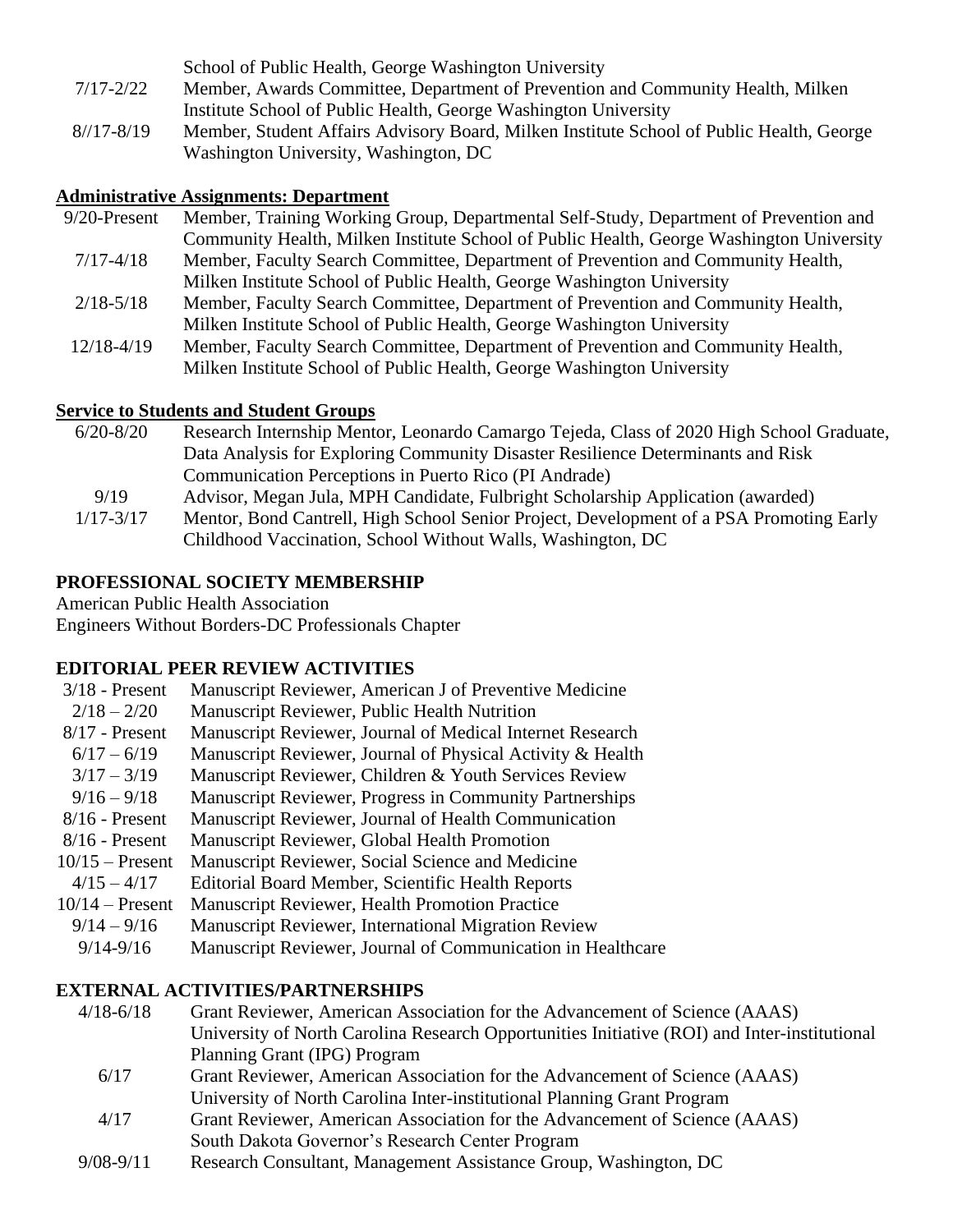- DEMOS Internal Assessment, 2011
- USAID Maternal & Child Health Integrated Program Mid-term Review, 2011
- ActionAid International Internal/External Review, 2010
- Save the Children Health and Nutrition Staff Review, 2010
- DC Non-profit Organization Back Office Survey, 2008

1/09-1/10 Consultant, UNICEF/TACRO, Washington, DC 6/07-Present Bilingual Research Consultant, Rivera Group, Inc., Washington, DC 6/07 Research Consultant, Development Services Group, Inc., Washington, DC 9/07 Grant Reviewer, Mayor's Office on Latino Affairs, Washington, DC

### **TEACHING PORTFOLIO**

#### **Courses Taught**

| Spring, Fall 15-<br>Present   | Course Developer/Course Director, Public Health 6500 Online: Planning and<br>Implementation of Health Promotion Programs, George Washington University Milken<br><b>Institute School of Public Health</b> |
|-------------------------------|-----------------------------------------------------------------------------------------------------------------------------------------------------------------------------------------------------------|
| Spring 18                     | Instructor, Public Health 6500: Planning and Implementation of Health Promotion Programs,<br>Residential Program, George Washington University Milken Institute School of Public<br>Health                |
| Spring 17                     | Instructor, Public Health 6015 Online: Culminating Experience, George Washington<br>University Milken Institute School of Public Health                                                                   |
| Spring $13-$<br>Present       | Instructor, Public Health 1101: Introduction to Public Health and Health Services, George<br>Washington University Milken Institute School of Public Health                                               |
| Fall 14                       | Instructor, Public Health 6500 Online: Planning and Implementation of Health Promotion<br>Programs, George Washington University Milken Institute School of Public Health                                 |
| Fall $11 -$ Spring<br>12      | Co-Facilitator, Public Health 6500: Planning and Administration of Health Promotion and<br>Disease Prevention Program, George Washington University Milken Institute School of<br><b>Public Health</b>    |
| <b>Spring 09-12</b>           | Instructional Assistant, Public Health 6008: Management Approaches for Public Health<br>George Washington University Milken Institute School of Public Health                                             |
| <b>Guest Lectures</b>         |                                                                                                                                                                                                           |
| Fall 08-14;<br>Spring $20-21$ | Public Health 6530: Qualitative Research Methods, Instructor: Mark Edberg<br>George Washington University Milken Institute School of Public Health                                                        |
| 5/19                          | Environmental and Biological Foundations of Public Health, Instructor: Peter LaPuma,<br>MPH@GW online program, George Washington University Milken Institute School of<br><b>Public Health</b>            |
| Spring $16-21$                | Public Health 1101: Introduction to Public Health and Health Services; Instructor: Elizabeth<br>Gray, George Washington University Milken Institute School of Public Health                               |
| Spring 20-21                  | Public Health 1101: Introduction to Public Health and Health Services; Instructor: Jennifer<br>Skillicorn, George Washington University Milken Institute School of Public Health                          |
| Summer 19-21                  | Guest Lecturer, Public Health 6534: Community-based Participatory Research, Instructor:<br>Tamara Taggart, George Washington University Milken Institute School of Public Health                          |
| Summer 15,                    | Public Health 6535: Promotion of Mental Health, Instructor: Olga Acosta Price                                                                                                                             |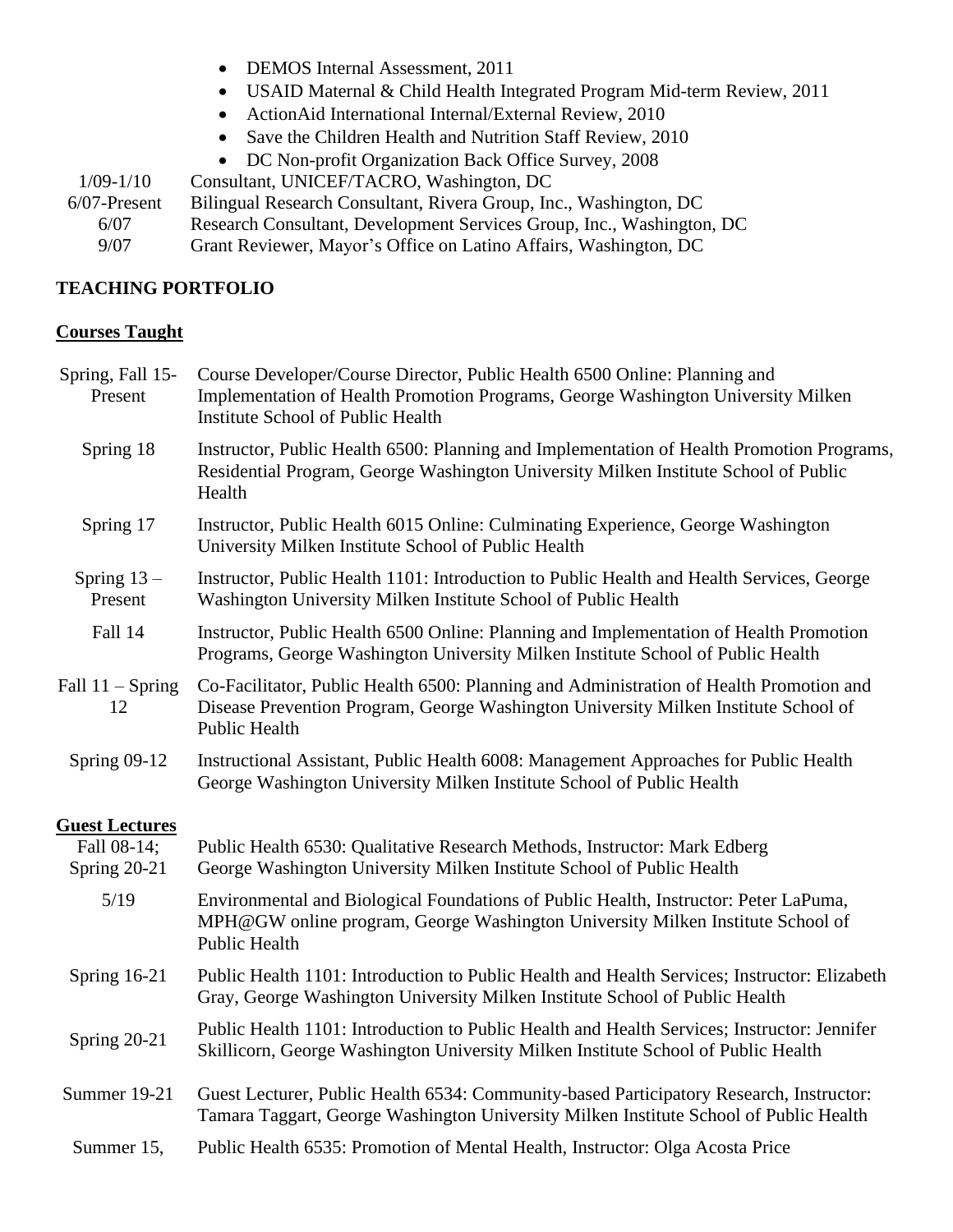| Fall 16-20     | George Washington University Milken Institute School of Public Health                                                                                                                 |
|----------------|---------------------------------------------------------------------------------------------------------------------------------------------------------------------------------------|
| Spring $14-18$ | Public Health 2117: Service-Learning in Public Health, Instructor: Sara Wilensky<br>George Washington University Milken Institute School of Public Health                             |
| Fall 14        | Public Health 6570: Advanced Public Health Communication: Theory and Practice,<br>Instructor: Lorien Abroms, George Washington University Milken Institute School of Public<br>Health |
| Fall 10-13     | Public Health 3132: Health and Environment, Instructor: Kathy Hunting<br>George Washington University Milken Institute School of Public Health                                        |
| Fall 08-16     | Public Health 185: The Impact of Culture on Health, Instructor: Mark Edberg<br>George Washington University Milken Institute School of Public Health                                  |
| Spring 08      | Public Health 383: Evaluation of Health Promotion/Disease Prevention Programs, Instructor:<br>Karen McDonnell, George Washington University Milken Institute School of Public Health  |
| Spring 08      | Guest Lecturer, Public Health 121: Principles of Health Education and Health Promotion<br>George Washington University Milken Institute School of Public Health                       |
| Fall 07        | Public Health 209: Global Health Methods, George Washington University Milken Institute<br>School of Public Health                                                                    |

#### **Master's Thesis Advisor**

Amelia Tyler, Masters of Public Health Thesis, November 2021-March 2022. George Washington University, MPH@GW Program. Title: The Effect of Climate Change and Human Land Use Changes on Viral Zoonotic Diseases Spread by Bat Species in Southeast Asia: A Systematic Review

Bethany Markman, Masters of Public Health Thesis, March 2022. George Washington University, MPH@GW Program. Title: Health Status of Street Children in Low- and Middle- Income Countries

Brenda Beyer, Masters of Public Health Thesis, March 2022. George Washington University, MPH@GW Program. Title: Programmatic Plan – Building Awareness and Protective Factors Among Immigrant Latino Youth to Prevent Trafficking Victimization

Diane Griffin, Masters of Public Health Thesis, March 2022. George Washington University, MPH@GW Program. Title: Associations Between Mental Health, Hormones, and Nutrition in Perimenopausal Women

Jabria Howington, Masters of Public Health Thesis, March 2022. George Washington University, MPH@GW Program. Title: Preventing the Next Pandemic: A Critical Analysis of the Utilization of Deep Machine Learning in the U.S. Healthcare System

Margaret Barnes, Masters of Public Health Thesis, March 2022. George Washington University, MPH@GW Program. Title: Examination of the U.S.'s history with vaccine hesitancy and what it can teach us to increase COVID-19 vaccination rates amongst vaccine-hesitant low-income and minority populations

Pradisha Tiwari, Masters of Public Health Thesis, March 2022. George Washington University, MPH@GW Program. Title: Critical Analysis of Preventing Sexual Assault Among Displaced Populations

Sang Choi, Masters of Public Health Thesis, March 2022. George Washington University, MPH@GW Program Title: *A Systematic Literature Review of Multiple-Level Fall Risks Associated with Socioeconomic Factors among Community-dwelling Older Adults*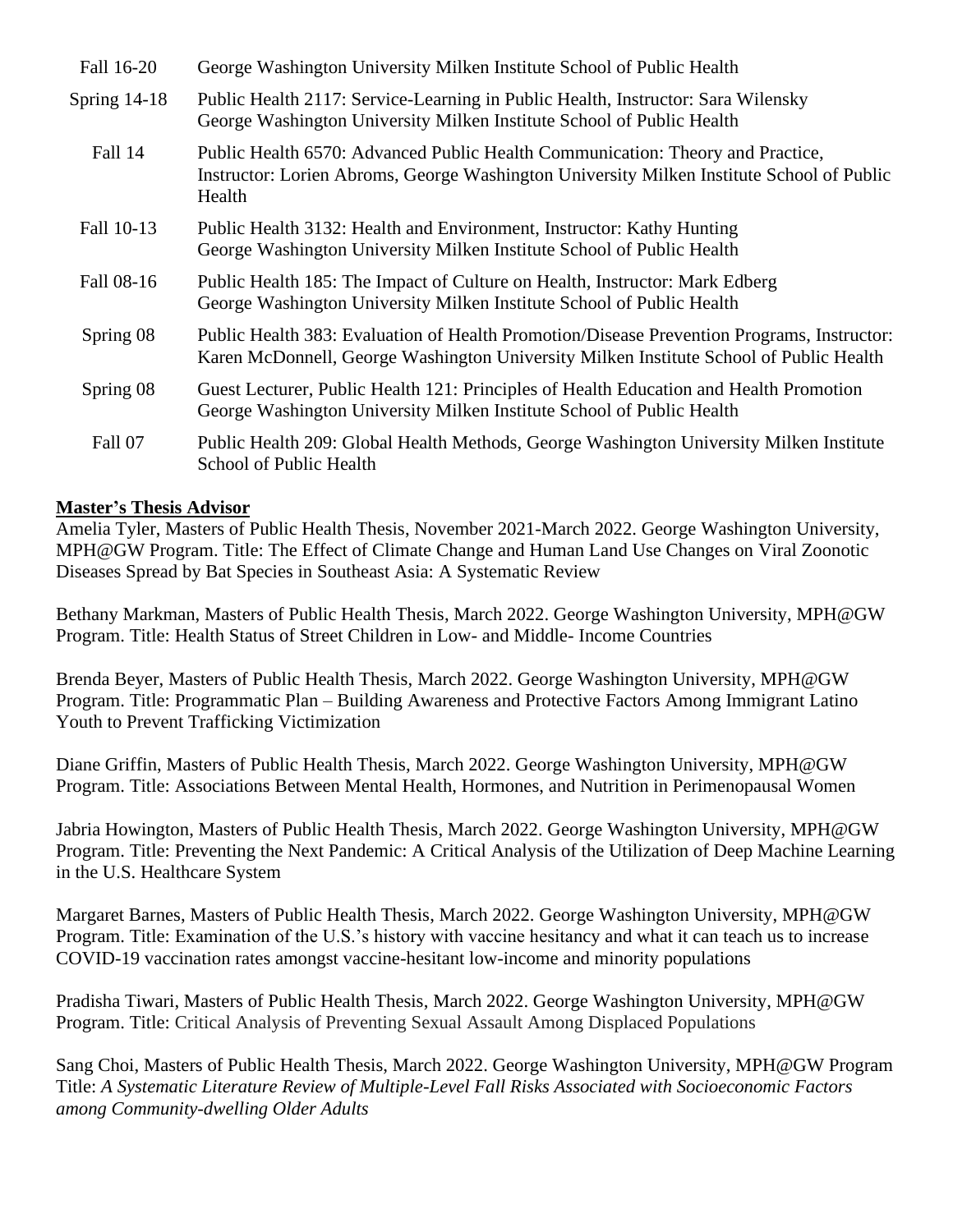Mary Delmonte, Masters of Public Health Thesis, August 2021. George Washington University Milken Institute School of Public Health, Department of Prevention and Community Health, Community-Oriented Primary Care Program. Title: *Community Disaster Resilience Strategies Used in Puerto Rico following Hurricane Maria.*

Elizabeth Brickman, Masters of Public Health Thesis, November 2020. George Washington University, MPH@GW Program. Title: *Reducing Veteran Suicide: A Program Plan to Increase Social Support During the Transition Out.*

Ellen Thomas, Masters of Public Health Thesis, November 2020. George Washington University, MPH@GW Program. Title: *Critical analysis of the potential mental health effects of the COVID-19 pandemic on healthcare workers in the United States and possible interventions.*

Erika DiMarco, Masters of Public Health Thesis, November 2020. George Washington University, MPH@GW Program. Title: *Battling an Epidemic during a Global Pandemic: A Critical Analysis of Opioid Epidemic trends during the COVID-19 Pandemic.*

Frasier Glenn, Masters of Public Health Thesis, November 2020. George Washington University, MPH@GW Program. Title: *Critical Analysis of Monetization Strategies Employed in Video Games Leading to Low-Impulse Control Behavior and Gambling Addiction in Children.*

Hermancina Celisca, Masters of Public Health Thesis, November 2020. George Washington University, MPH@GW Program. Title: *Heart-Healthy City: Trash Burning Reduction for Cardiovascular Health in Portau-Prince, Haiti Program Plan.*

Jessica Teeter, Masters of Public Health Thesis, November 2020. George Washington University, MPH@GW Program. Title: *Critical Analysis of COVID-19 Amongst Native American Population in United States.*

Joseph Dorn, Masters of Public Health Thesis, November 2020. George Washington University, MPH@GW Program. Title: *Critical Analysis of Climate Change, the Epidemiologic Transition, and the Manmade Environment.*

Nicole Smith, Masters of Public Health Thesis, November 2020. George Washington University, MPH@GW Program. Title: Understand the Impact of Mental & Physical Health Within Recidivism Amongst the U.S. Black and Transgender Population.

Marie-France Isidore, Masters of Public Health Thesis, November 2020. George Washington University, MPH@GW Program. Title: Program Plan for RAOCST intervention in Child Sex Trafficking among Black girls living in District of Columbia.

Grace Townsend, Masters of Public Health Thesis, May 2020. George Washington University, Department of Prevention and Community Health. Program Design to Address Postpartum Depression among Congolese Refugee Women

Janelle Wylie, Masters of Public Health Thesis, December 2018. Community-Oriented Primary Care, Department of Prevention and Community Health, Milken Institute School of Public Health, The George Washington University. Title: Evaluation of the Migrant and Seasonal Farmworkers Promotores Program at Sea Mar Community Health Centers.

Markeeta Belmar, Masters of Public Health Thesis, September 2017. George Washington University, MPH@GW Program. Title: Agro-Industrial and Bio-Organic Wasters or By-product Used as media Alternatives for the Production of *Bacillus Thuringiensis israelensis* (Bti).

Nicole Garrity, Masters of Public Health Thesis, September 2017. George Washington University, MPH@GW Program. Title: NAAP: Utilizing Education to Prevent Non-Communicable Diseases (NCDs) among Adolescents ages 13-17 on Viti Levu, Fiji.

Kyla Breland, Masters of Public Health Thesis, September 2017. George Washington University, MPH@GW Program. Title: Mississippi Influenza Preparedness Program Plan.